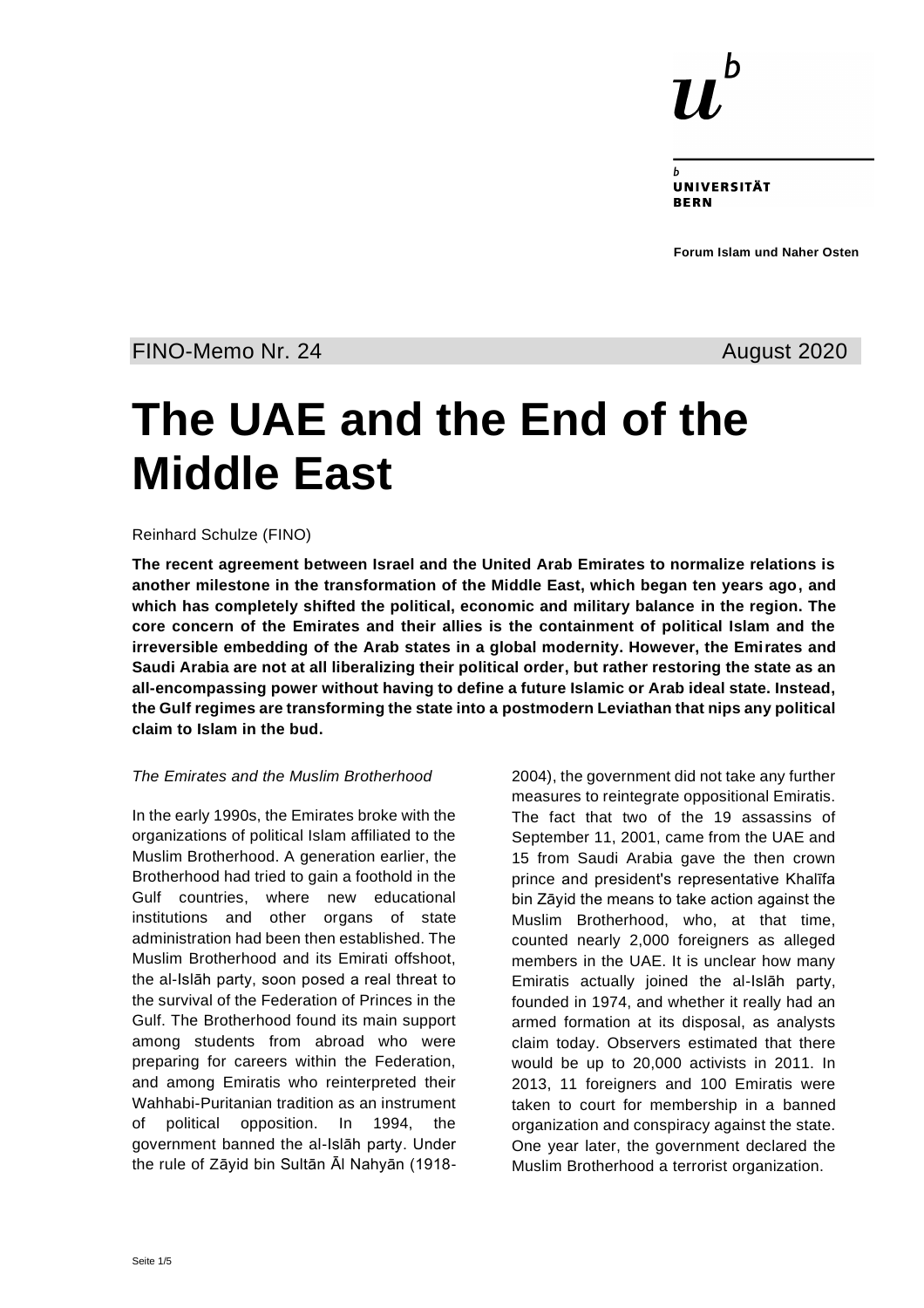

The UAE authorities had already tightened the screws in 2011. In the euphoria of the Arab Spring, the al-Islāh party had launched a petition for an elected parliament with executive powers and met with some response from those Emiratis who did not belong to the Arab state elite. This is made up of those about 7 % of the population whose ancestors had already lived in one of the principalities before 1920 and whose citizenship the state cannot withdraw their citizenship. The situation is different for the 3% of the population who have Emirati citizenship, but whose ancestors immigrated after 1920, mostly from Iran or India. Prominent representatives of al-Islāh had their citizenship revoked in 2011.

The al-Islāh party maintained to portray the interests of a civil society governed by principles of an Islamic order. For the Supreme Council of the Federation, to which the princes of the seven union states belong and which Khalīfa Bin Zāyid, the Emir of Abū Dhabi (Zaby), presided, such demands were tantamount to mutiny. In his view, only the state was representative of the nation against which the Muslim Brotherhood had conspired. By subordinating their loyalty to a "foreign power," the Muslim Brotherhood would undermine the state order. Moreover, they would incite the people to rebel against the status of subjects of the princes with their propaganda.

#### *The emirs' fear of Behemoth*

The emirs see themselves as an organ of an absolute state embedded in a court, which the Old Arab nobility belong to. State and court together represent the nation. The other nationals are merely subjects. The foreigners, who make up 90 % of the population of nearly 10 million people, are usually subject to a personal relationship with nationals as servants, workers, pensioners or

entrepreneurs. The state has assumed the right and tasks of a self-governing civil society, usually providing these services by paying pensions to its employees.

This system does not provide for a civil society. The state punishes any attempt to mobilize the subjects by means of a political public sphere in order to create social equality of rights with minority protection as a conspiracy against the nation. This naturally corresponds to the logic of such a Leviathanian system, in which solely the state power and the court of the state elites represent the nation, and in which the state alone creates and controls the institutions of a civil order. The state elites understand the people as a community of subjects, mercenaries, and servants, and see in them a constant threat: it takes little to turn the people into a monster, a rebellious behemoth who wages war of all against all.

The events of the Arab Spring 2011/2 and the following years of crisis and war were in the eyes of the Emirati elites a clear indication of how quickly and unexpectedly the people can mutate into Behemoth. It was above all the Muslim Brotherhood and other organizations of political Islam that released Behemoth among the people. With the emergence of the so-called Islamic State in 2014, the threat has become even greater. In fact, the I.S. justified its legitimacy in many areas with dissident doctrines of the Wahhabi tradition, which also plays a major role in shaping the domestic Islamic order in the Emirates and which has so far served as a moral bond between nation and people.

### *The UAE's raison d'état*

This determines the UAE's raison d'état: the union state and the seven principalities are supposed to form a latent power in the form of Leviathan that nips any attempt to unleash the people's Behemoth character in the bud.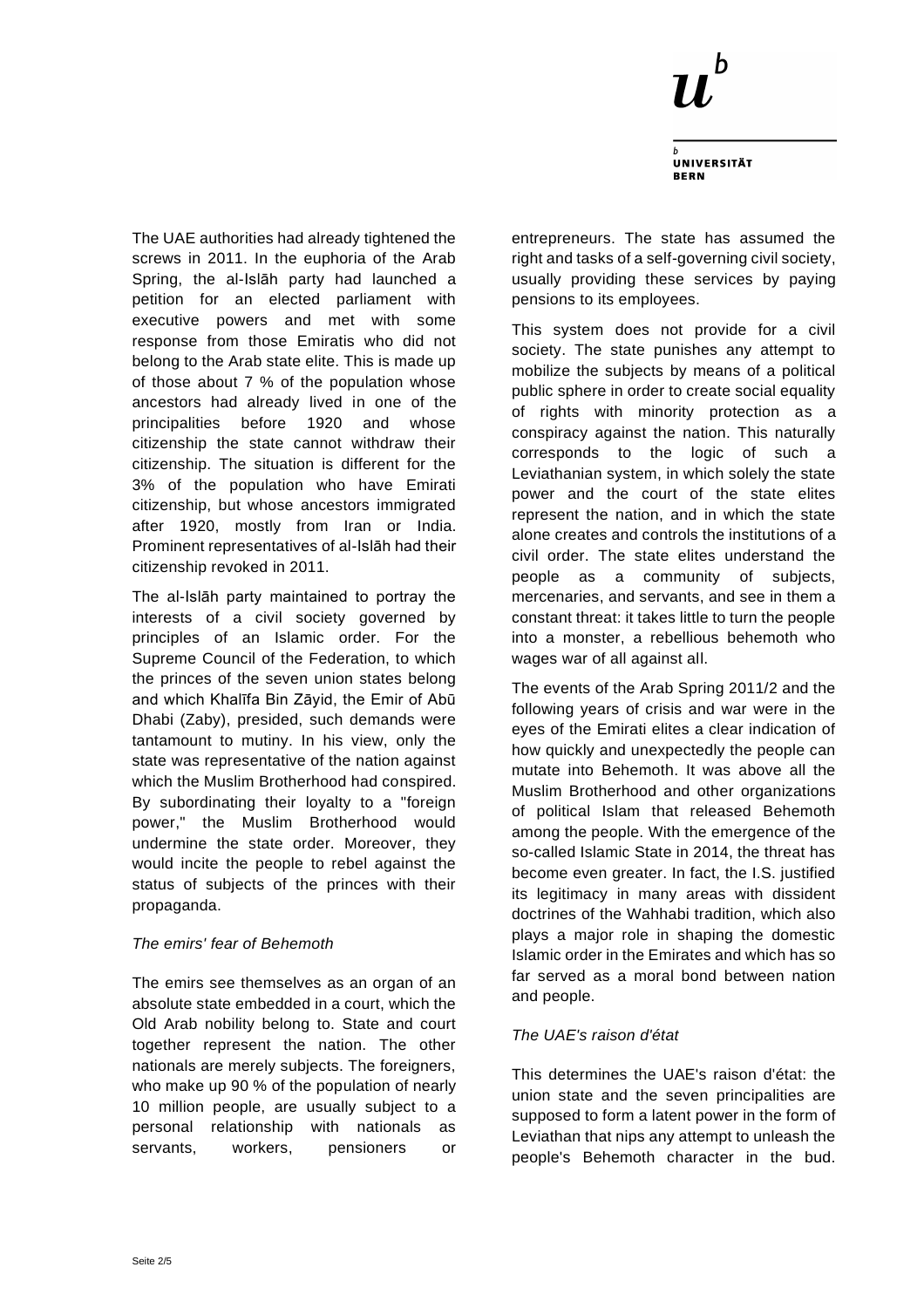

Foreign and domestic political measures are subject to this goal. They therefore form a strategic alliance: the goal is to strangle mutinies in Arab countries as well, so that the spark of rebellion does not reach the Emirates. The Emirati state representatives consider any attempt to subject state and society to an Islamic order to be mutiny.

They see themselves exposed to such a threat in two ways. On the one hand, by the tradition of political Islam, embodied by the Muslim Brotherhood and protected by Qatar and Turkey; on the other hand, by the tradition of political Shia, which is dominated by Iran. In Libya, the government in Tripoli is considered the agency of the Muslim Brotherhoods and Turkish imperialism; in Yemen, the situation is more complicated: on the one hand, the Emirates are feuding with Ansār Allāh, which wants to transform the Zaydite tradition in the country into an agency of Iran-orchestrated political Shia. On the other hand, president al-Hādī's government still supported by Saudi Arabia is considered unreliable because it still seems to be dependent on the network of the Yemeni Muslim Brotherhood, whose political party is also called al-Islāh. Therefore, the UAE supports the South Yemeni separatists, who in turn have declared war on the Muslim Brotherhoods in Yemen.

The mentor of this policy is Crown Prince Muhammad Bin Zāyif Āl Nahyān, who is also deputy commander-in-chief of the Emirates' armed forces and who has effectively replaced his older brother Khalīfa, who is no longer able to hold office after a stroke. For him it is a foregone conclusion that in free and fair elections in the Middle East no one would elect democrats, but Islamists or terrorists. This is exactly what the rulers at the Saudi royal court in Riyadh fear. They had initiated a similar transformation of the state order eight years ago.

To make matters more difficult, however, until recently the ruling system in Saudi Arabia rested on a dualism of politics, embodied by royal power, and of social control, embodied by Wahhabi institutions. To achieve the position of a Leviathan, the Saudi state must therefore eliminate this dualism and remove all political power from the Wahhabi tradition. The goal of transformation in Saudi Arabia is to establish a post-Wahhabi order in the form of a "Saudi nation.

#### *A new strategic partnership*

In order to prevent a mutiny in their own country, which would almost inevitably lead to the establishment of an Islamic Leviathan according to the will of the Muslim Brotherhood, in the eyes of the emirs, the Arab rulers should establish a broadest possible front against potential allies of the mutineers. These are, on the one hand, the Emirate of Qatar and Turkey and their local allies in Libya, Yemen and Syria. Almost even more important is the front against Iran, which as an immediate neighbour of the Emirates poses a constant threat. It is a realistic scenario that in the event of a war with Iran, the Emirates could become a battlefield. However, the strategic threat is not the only issue. No less significant is Iran's potential to mobilize its clientele in the Gulf States in moments of crisis and thus destabilize the political order of the principalities. The Emirates are also considering the possibility of a tactical alliance between Iran and Turkey.

To prevent this risk, the UAE and Israel have been working for almost ten years to improve their already "robust" relations. On August 13, U.S. President Donald Trump presented an agreement between Israel and the UAE in the White House to normalize their relationship, which probably David Kushner gave the lofty name "Abraham Accord". Naturally, Trump and his entourage presented the agreement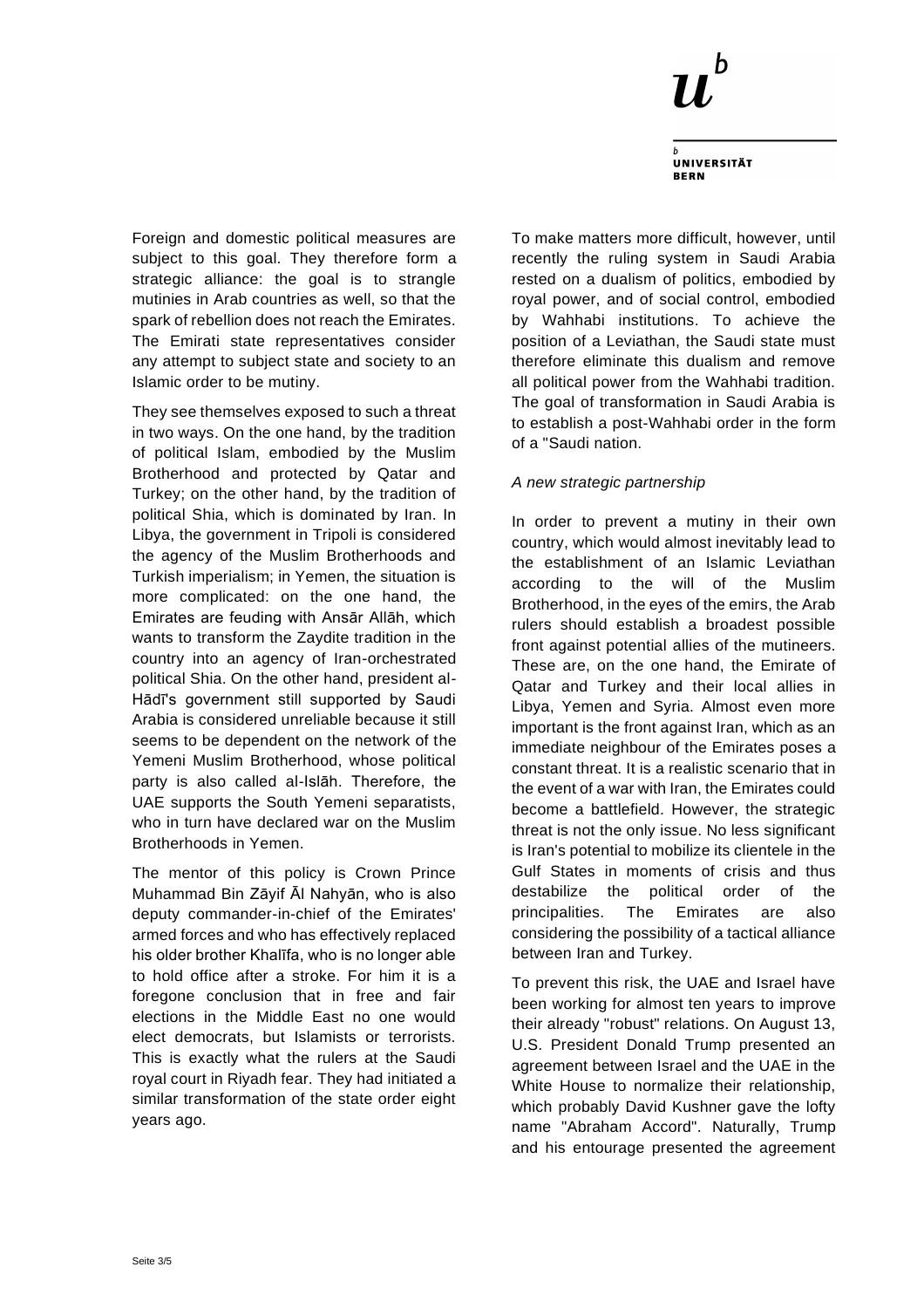

between Israeli Prime Minister Benjamin Netanyahu and Crown Prince Muhammad Bin Zāyid as his work, to which he had already committed the "leaders of the Arab world" at the 2017 summit in Riyadh. In reality, however, the Emirates in alliance with Saudi Arabia, Bahrain and probably Kuwait as well, may have been considering the option of normalizing their relations with Israel as early as 2012. A first highlight was the visit of the Israeli Minister of Culture and Sports, Miri Regev, to the Sheikh Zayed Grand Mosque in Abu Dhabi on October 29, 2018.

The UAE still claims that this does not mean military cooperation. Nevertheless, hardly anyone believes this, because the protection of the Israeli nuclear shield only offers advantages to the principalities. The potentates can assume that in the event of a war with Iran, they do not have to fear collateral damage from Israeli or American nuclear weapons as allies.

#### *Winners only*

The Emirati press cheered the agreement: Israel would have access to a gigantic Gulf economy and to a partnership with the most developed Arab country. The UAE will have access to Israel's advanced technology, from agriculture to the military. Even the Palestinians will only benefit from the agreement, despite the government's de facto termination of relations with the UAE in 2012. The agreement with the UAE would have led to the freezing of Israel's annexation of the West Bank border areas. In addition, for Palestinian civil society and youth, a business relationship between Dubai and the West Bank would bring enormous economic benefits that would lift them out of their decades-old plight.

No less euphoric was the reaction of the press in Israel: "Mabruk and mazel tov to all Muslims and Jews in this new era of peace," was headline in the Jerusalem Post on August 15. In the same newspaper, one commentator speculated that the Peace to Prosperity Plan presented by Trump on January 28, 2020, was actually only a means of exerting pressure to win the UAE over to normalization: The Israeli government would have exerted increasing pressure on the UAE with a US-sanctioned annexation of the West Bank border areas. Only when the annexation was imminent and after the director of the Israeli secret service Mossad in Abu Dhabi had signalled on August 5 that Israel would freeze the annexation in the event of a contractual arrangement with the Emirates, the Emirates would have agreed to the agreement.

#### *The dissolution of the Middle East*

Apparently, there is actually much more to this agreement, called "Abraham Accord". "And there are things happening that I cannot talk about, but they are extremely positive," murmured U.S. President Donald Trump when he presented the agreement on August 13. Everything points to the fact that the agreement is intended to be the basis for a regional political reorganization in the Middle East. While after September 11, 2001, US strategists tried to define a New Middle East as the greater geopolitical area in which neoliberal orders were to be established, it is becoming apparent that the UAE, and with it Bahrain, Kuwait and then Saudi Arabia, will bid farewell to the old Middle East. Their model is their future partner Israel, which does not define itself as part of a Middle East, but as part of a global West. The Gulf States have precisely such an interpretation in mind. With their withdrawal from the Middle East, they would necessarily realign the network of political and cultural ties in the Arab world.

Accordingly, the Gulf countries are conjuring up a new Arabism to replace the Islamism of past decades. This is not a resumption of the